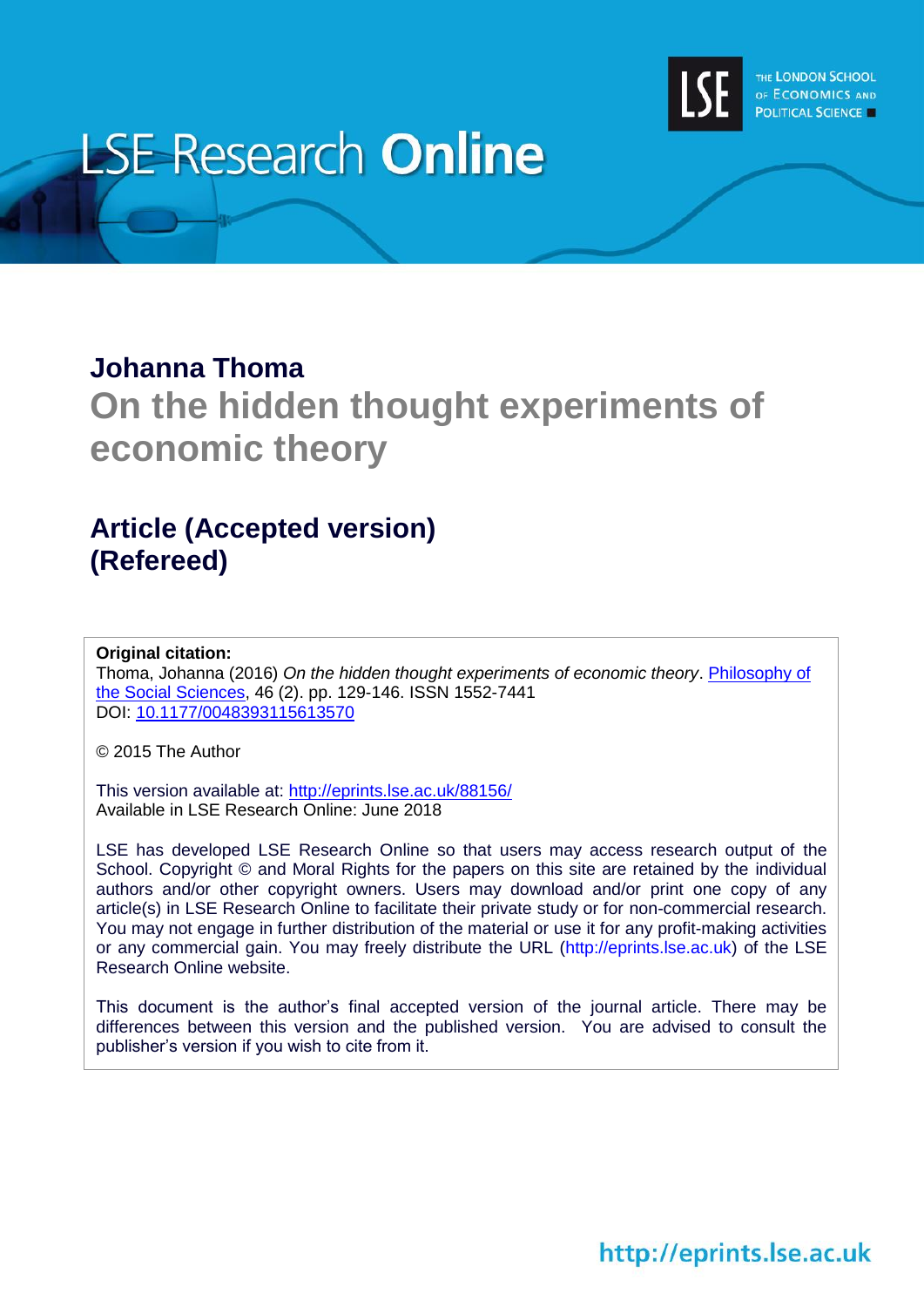## **On the Hidden Thought Experiments of Economic Theory**

#### *Johanna Thoma1*

**Abstract:** Most papers in theoretical economics contain thought experiments. They take the form of more informal bits of reasoning that precede the presentation of the formal, mathematical models these papers are known for. These thought experiments differ from the formal models in various ways. In particular, they do not invoke the same idealized assumptions about the rationality, knowledge and preferences of agents. The presence of thought experiments in papers that present formal models, and the fact that they differ from the formal models in this way are often ignored in debates on what, if anything, we can learn from formal models in theoretical economics. I show that paying due attention to thought experiments in theoretical economics has serious implications for this debate. Differences between thought experiments and formal models are especially problematic for Sugden's 'credible worlds' account.

#### **1. Introduction**

Economics is known as a science of mathematical models. A typical model in theoretical economics is a deductive argument, which derives a conclusion from a set of mathematically expressed assumptions. It features agents who face some choice problem, and who are assumed to be perfectly rational, in the sense that they abide by the tenet of rationality axioms of economic utility theory concerning both their choice of action and their belief formation. It is also likely that the model will assume that the agents featured in the model are greedy, in the

<sup>&</sup>lt;sup>1</sup> I am very grateful to Jim Brown, Philippe Verreault-Julien and François Claveau for extensive comments on earlier drafts of this paper. Margaret Schabas and an audience at RT/ENPOSS at the University of Washington also provided helpful feedback.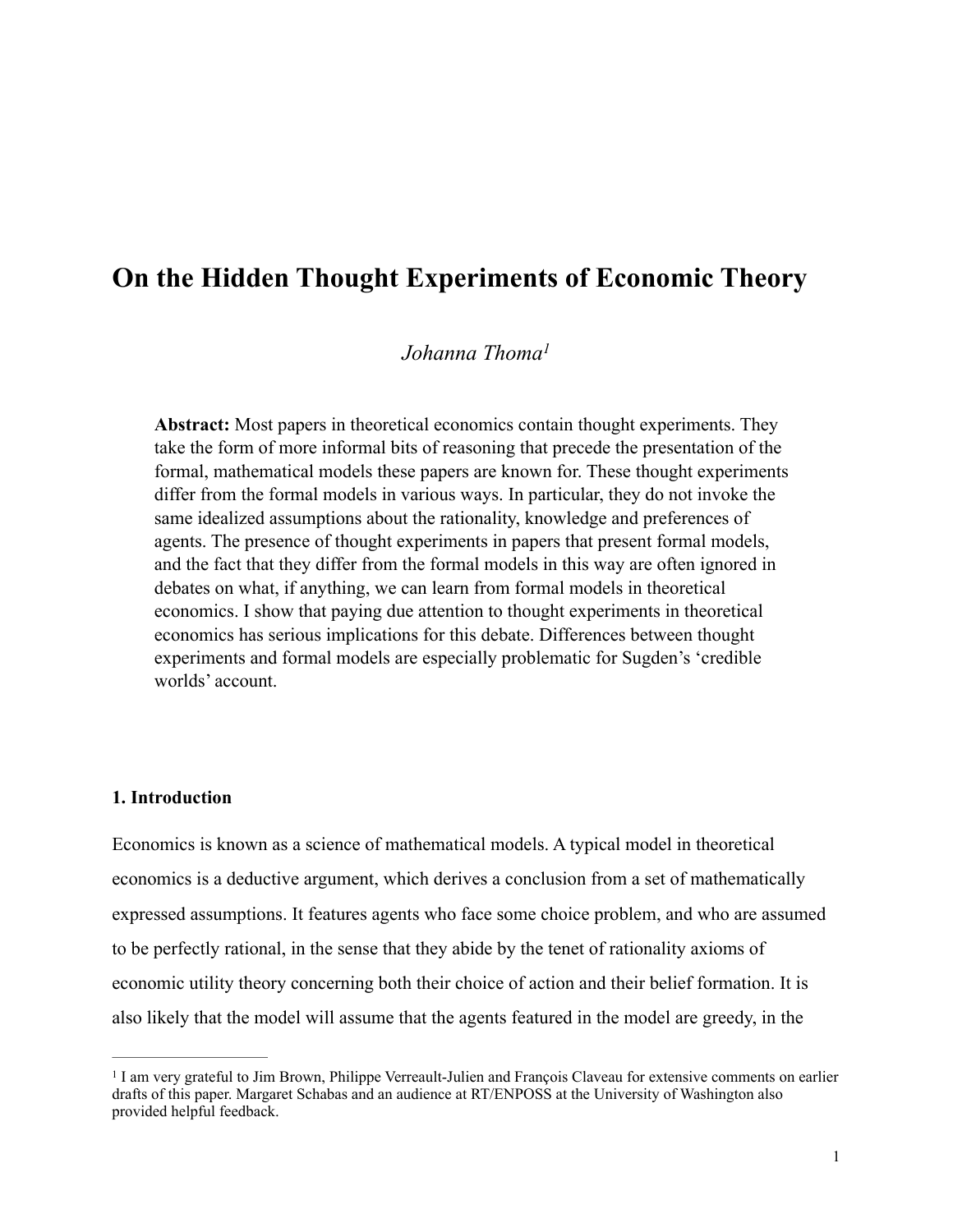sense that they always prefer more of any given good, and selfish, in the sense that other people's wellbeing does not matter to them directly. Indeed, a great number of models in economics assume that all that the agents featuring in them care about is money. And lastly, it will make some idealized assumptions about what the agents know about their environment and other agents. This combination of characteristics, or a subset of them, is what critics of economics seem to have in mind when they speak of 'Homo oeconomicus'.

 Most people violate the rationality axioms of economic utility theory. Furthermore, real agents are not always greedy and they care about more than money, in particular about the wellbeing of others. Thus, the types of agents featured in economic models are not 'realistic'. Still, ideally, we would like these models to apply to a real world 'target', in the sense that they either explain some real world phenomenon, or make some prediction about real life markets or human interactions. Now if there is a mismatch between the kinds of agents we find in economic models and the agents who operate in the target, the model is 'unrealistic', and it is at first sight unclear how the model can tell us anything about the target.<sup>2</sup>

 The question of what the epistemic status of these unrealistic models is - whether and how we can learn from them about real world targets - is extremely controversial in the philosophy of economics. What is often overlooked in this debate is the fact that in papers in theoretical economics, formal models of the type I just described are usually preceded by a bit of more informal reasoning that is more aptly described as a *thought experiment*. While being less formally rigorous, these thought experiments are more 'credible' than the formal models in a way that I will explain below. As I want to show in this paper, paying closer attention to this fact causes trouble for the most prominent accounts of the status of 'unrealistic' models.

 To start, the fact that these thought experiments are presented in the exposition of a formal model tells us something about the aspirations economists have when they construct models: The thought experiment concerns a choice situation that could be real, and employs the

<sup>&</sup>lt;sup>2</sup> Economic models tend to be unrealistic in other ways, too. In particular, the kinds of choice situations and markets that feature in them are often extremely simple compared to real life markets.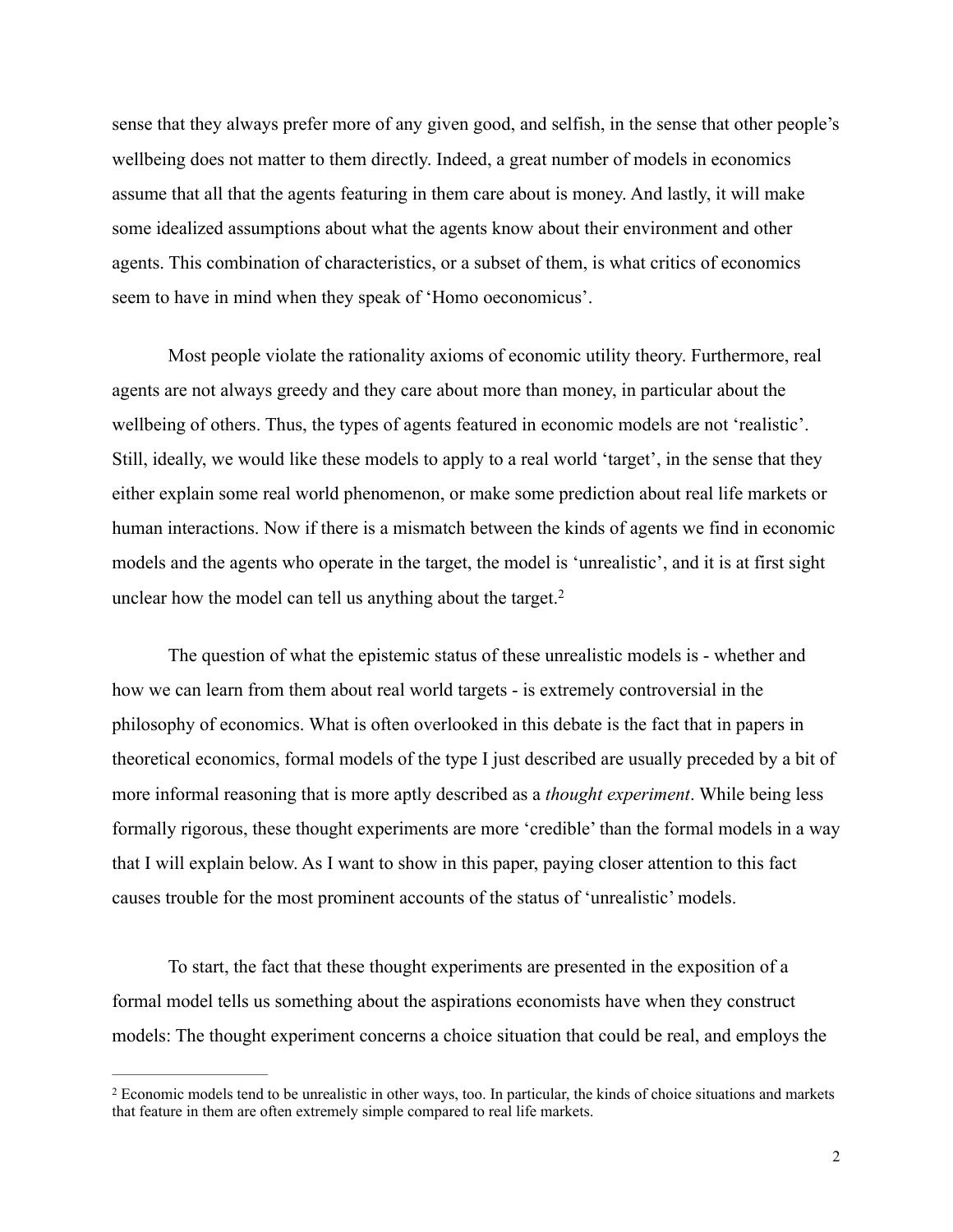reasoning patterns real agents may use. It thus seems like economists think they are in the business of directly explaining real world phenomena, contrary to some accounts of the purpose of models in theoretical economics.

 Amongst those who have recognized the importance of the informal stories that accompany models, $3$  it is common to assume that these stories are just an integral part of the model. But a closer look at these thought experiments brings to light important differences between the thought experiment and the formal model, and this paper explores some of the implications of this observation. While nothing I will say speaks determinately against defining models as consisting of a formal model together with an informal story, what I hope to show is that this way of thinking about models may cover up some important problems.

 The differences between model and thought experiment cast doubt on one recent and influential account of how we learn from economic models that does take seriously the ambitions revealed in the thought experiments that precede formal models. Robert Sugden's 'credible worlds' account (see Sugden 2000, 2009) claims that economists construct alternative worlds that act as analogies to various real world phenomena. We are licensed to make inferences from these analogous worlds in large part because we take them to be 'credible'.<sup>4</sup> Sugden thinks that the thought experimental stories that economists tell around their models establish this credibility. Since Sugden shares the common assumption that thought experiment and model are just variants of the same thing, the thought experiment's credibility transfers onto the formal model.

What I want to argue below is that this assumption is not warranted. The thought experiment thus does not establish the credibility of the model, and it is not clear what else could. Instead, I will suggest that a more plausible role for the thought experiment is twofold: It

<sup>&</sup>lt;sup>3</sup> E.g. Gibbard and Varian 1978, Hartmann 1999, Morgan 2001, Grüne-Yanoff and Schweinzer 2008, Alexandrova 2009.

In his 2013, Sugden stresses that the key concept in his account is not credibility but similarity, and that credibility 4 is neither necessary nor sufficient for a model to apply to a real world phenomenon. I take it to be fairly uncontroversial that some kind of similarity needs to hold between model and world. An account of how we can learn from models should ideally say more than that, and it is Sugden's appeal to credibility that allows him to do so. If his appeal to credibility is problematic, as I want to argue below, then this at the very least calls into question the core, and most distinctive part of his account.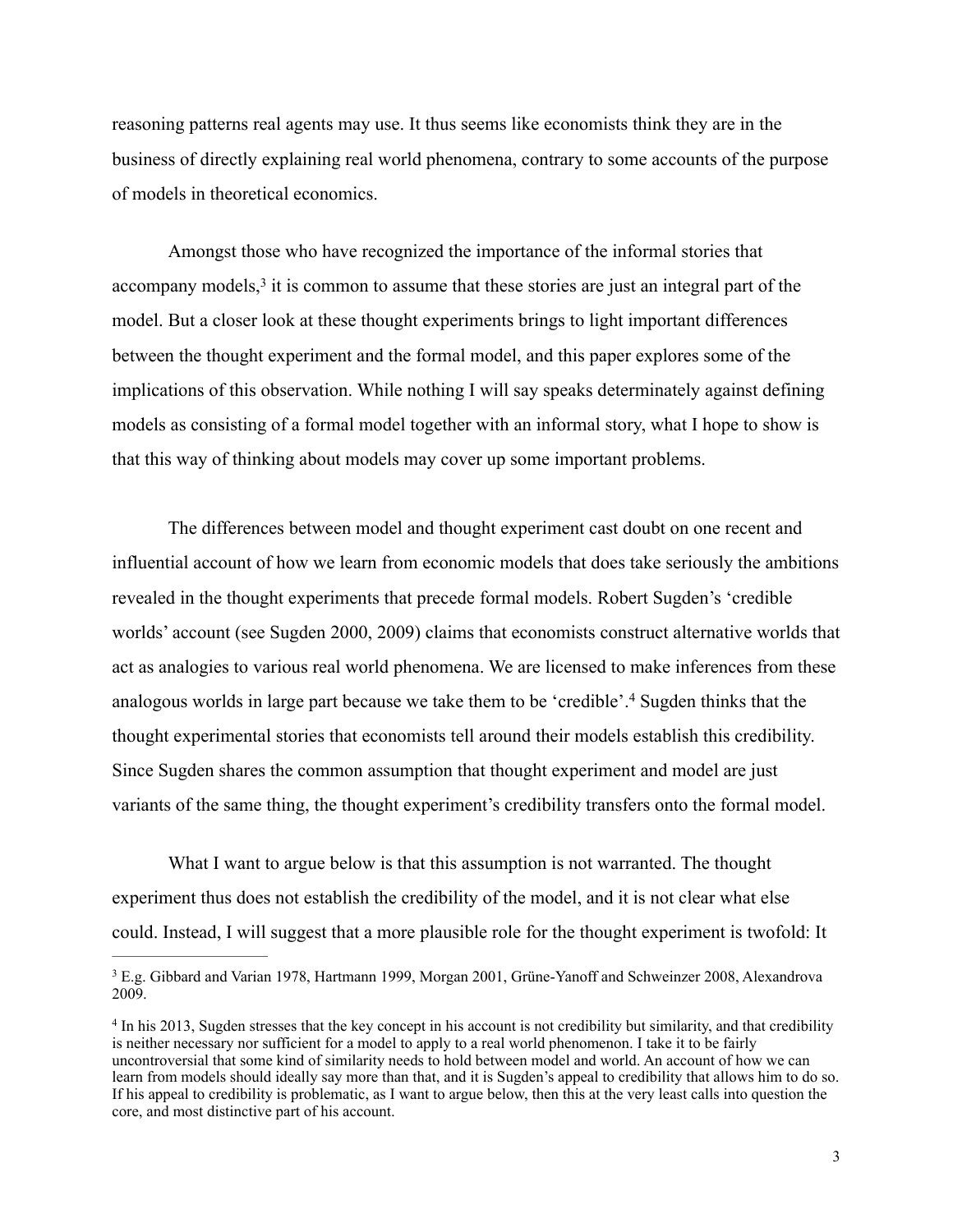acts as independent evidence for the hypothesis the model wants to establish, and it acts as an example of a more realistic case that the formal model does apply to, making it more convincing that it applies to real world phenomena. But exactly how the formal model applies to the thought experimental story or any real world phenomenon is still an open question.

 I will proceed as follows: Section 2 will introduce a paradigmatic paper from theoretical economics that does consist of a thought experiment - formal model pair. Section 3 will compare the two and also explain why the former counts as a thought experiment while the latter does not. Section 4 draws out the implications for the debate on the epistemic status of 'unrealistic' models in economics, and calls into question Sugden's account in particular. Section 5 concludes with a conjecture about the role of thought experiments as they are presented in the exposition of formal economic models.

#### **2. A Thought Experiment about Restaurant Choice**

The example I want to focus on here, Banerjee (1992), is an influential paper on a phenomenon sometimes referred to as 'herd behavior'. It occurs whenever a group of people all behave in the same way even though they have received diverse information concerning what the best course of action is. Herd behavior is said to occur in a wide range of contexts, from financial markets to fashion and choice of research topic. An intuitive explanation of this phenomenon might be that people simply have a brute preference for doing what everybody else is doing. But Banerjee wants to show that it can occur even if such a preference is absent. In his paper, he presents an explanation of the phenomenon of herd behavior that attributes it to a kind of imperfect information: agents only have private signals about some object of choice, but try and infer something about other people's information by observing their behavior. This seems intuitive especially in the case of financial markets: Everybody is to some extent in the dark – but if somebody else makes a choice, we may think they know something that we do not. As a result, we act like them, and become less responsive to our own information. In the end, collectively we do not use our information efficiently, and what we do depends on the information the first few agents to act happened to have.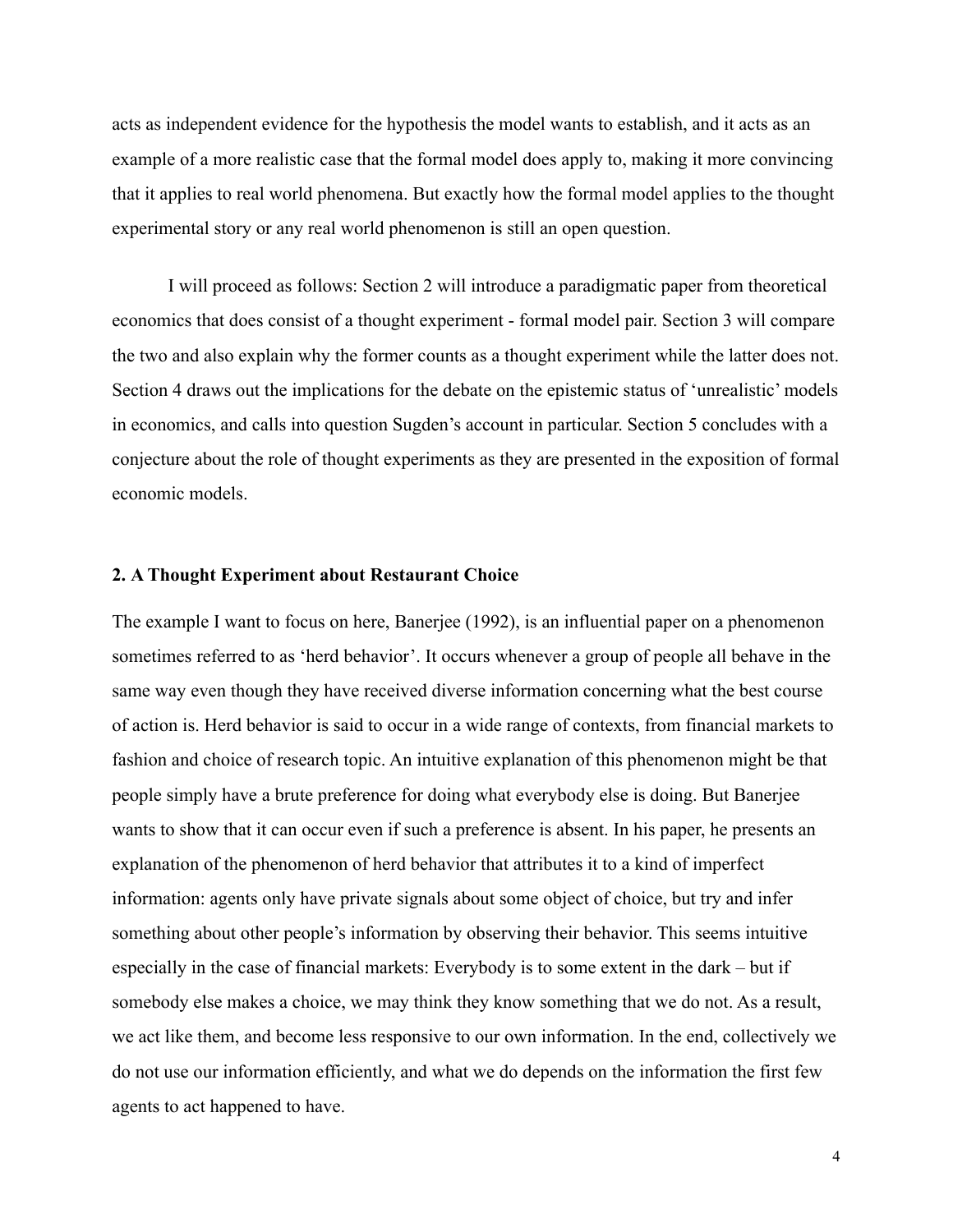Banerjee presents a formal model that illustrates this process, sometimes referred to as an *informational cascade*, which takes up most of the paper. But before turning to this model, he presents the following story about restaurant choice:

Most of us have been in a situation where we have to choose between two restaurants that are both more or less unknown to us. Consider now a situation where there is a population of 100 people who are all facing such a choice.

There are two restaurants A and B that are next to each other, and it is known that the prior probabilities are 51 percent for restaurant A being the better and 49 percent for restaurant B being better. People arrive at the restaurants in sequence, observe the choices made by the people before them, and decide on one or the other of the restaurants. Apart from knowing the prior probabilities, each of these people also got a signal which says either that A is better or that B is better (of course the signal could be wrong). It is also assumed that each person's signal is of the same quality.

Suppose that of the 100 people, 99 have received signals that B is better but the one person whose signal favors A gets to choose first. Clearly, the first person will go to A. The second person will now know that the first person had a signal that favored A, while her own signal favors B. Since the signals are of equal quality, they effectively cancel out, and the rational choice is to go by the prior probabilities and go to A.

The second person thus chooses A regardless of her signal. Her choice therefore provides no new information to the next person in line: the third person's situation is thus exactly the same as that of the second person, and she should make the same choice and so on. Everyone ends up at restaurant A even if, given the aggregate information, it is practically certain that B is better. (pp. 798-799)

 This story takes the reader through a choice situation that is similar to one that she might have faced before. Several features of the situation are perhaps a little artificial: Everybody faces the same choice of two restaurants, and somehow all agree that one of them is likely to be marginally better than the other. Moreover they all receive signals of the same quality that are nevertheless fallible. Here the reader needs to fill in the details for herself (Maybe they all read reviews from newspapers or websites of the same quality, but one of the reviews got it wrong). But even if the choice situation is somewhat artificial, Banerjee takes us through reasoning that we find plausible and familiar. Nothing is said about what kinds of agent these 100 agents are, so the presumption is that they are typical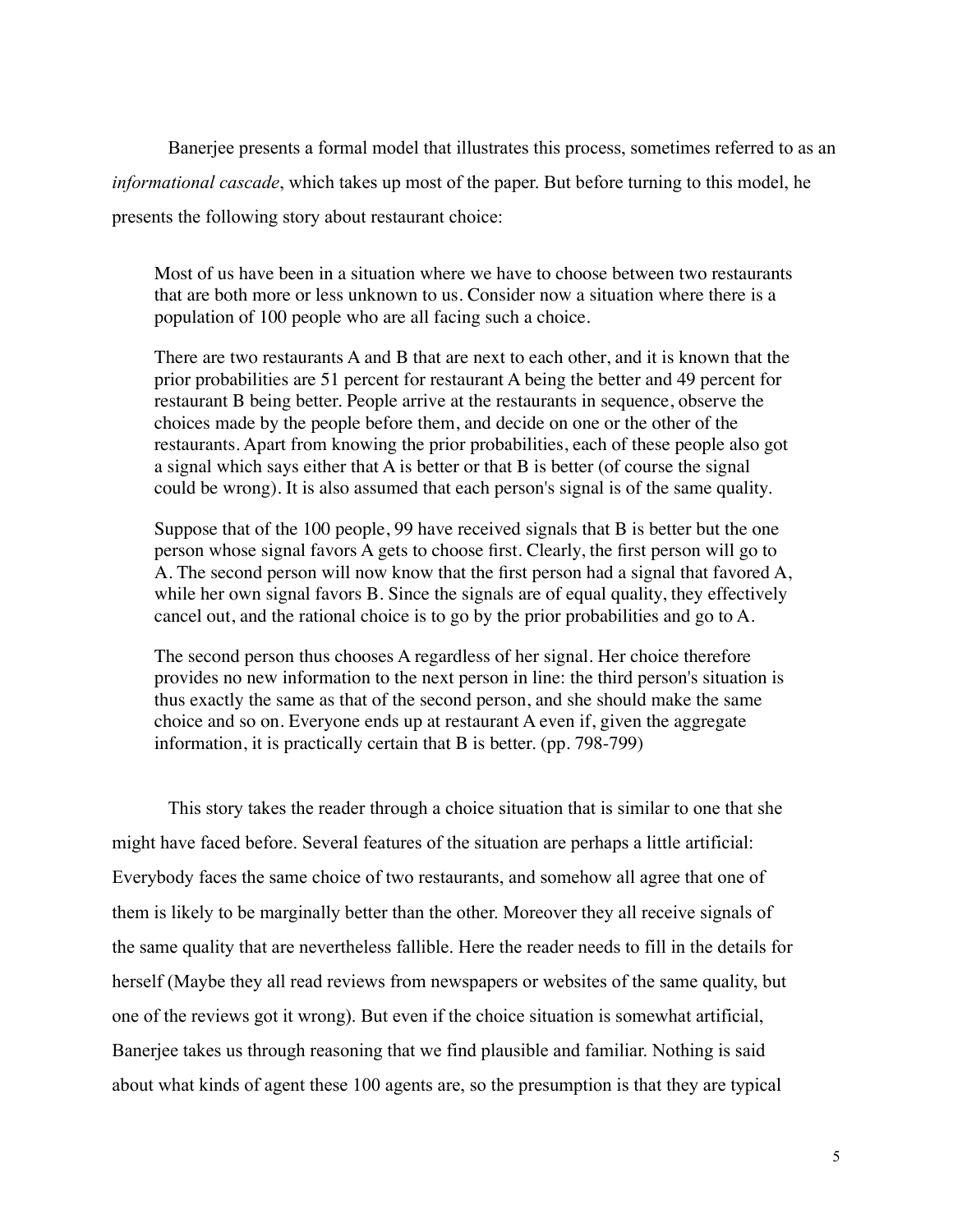agents like you and I. The way the story is told makes it natural for us to imagine that we are in the choice situation the agents in the story face, and we find the behavior that Banerjee describes plausible. Only casual reference is made to rationality.

 The formal model Banerjee presents in the following is less specific about the situations in which agents choose. For instance, no mention of restaurants or any other specific object of choice is made. Instead of facing a binary choice, the agents face a continuum of options. Only one option offers a return, which is the same for every agent. The agents do not receive a signal for certain, but only with a probability  $\alpha$ , which tells the truth about which option offers the return with probability β, and gives a random, uniformly distributed signal otherwise. Agents choose in sequence and can observe all the choices made previously.

 At the same time, the model makes a lot of assumptions about agents. This makes it possible to import the formal apparatus of economic utility theory, and game theory. There are N agents with identical, risk neutral von Neumann-Morgenstern utility functions (which value getting the return more highly than getting no return). They integrate new information in accordance with Bayes' Rule. Both the fact of their rationality and the setup of the situation are common knowledge amongst the agents. This means that each agent knows that all others are rational, and that all others know that she is rational, and that all others know that she knows that they are rational, and so on, ad infinitum. The model is then solved for a Bayesian Nash equilibrium. 5

 Banerjee uses the formal model to show the following: First, after the first few choices, agents will start to 'herd' on one choice. Second, what option agents herd on is determined by the signals that the first agents happened to receive and later signals do not matter anymore for the outcome, because of positive feedback from the first choices. This is a kind of excess sensitivity to early signals. The early signals may well happen to be false though, and so in the Bayesian Nash equilibrium, there is a high probability that

<sup>&</sup>lt;sup>5</sup> For an explanation of all these formal concepts, see Mas-Colell, Whinston and Green (1995)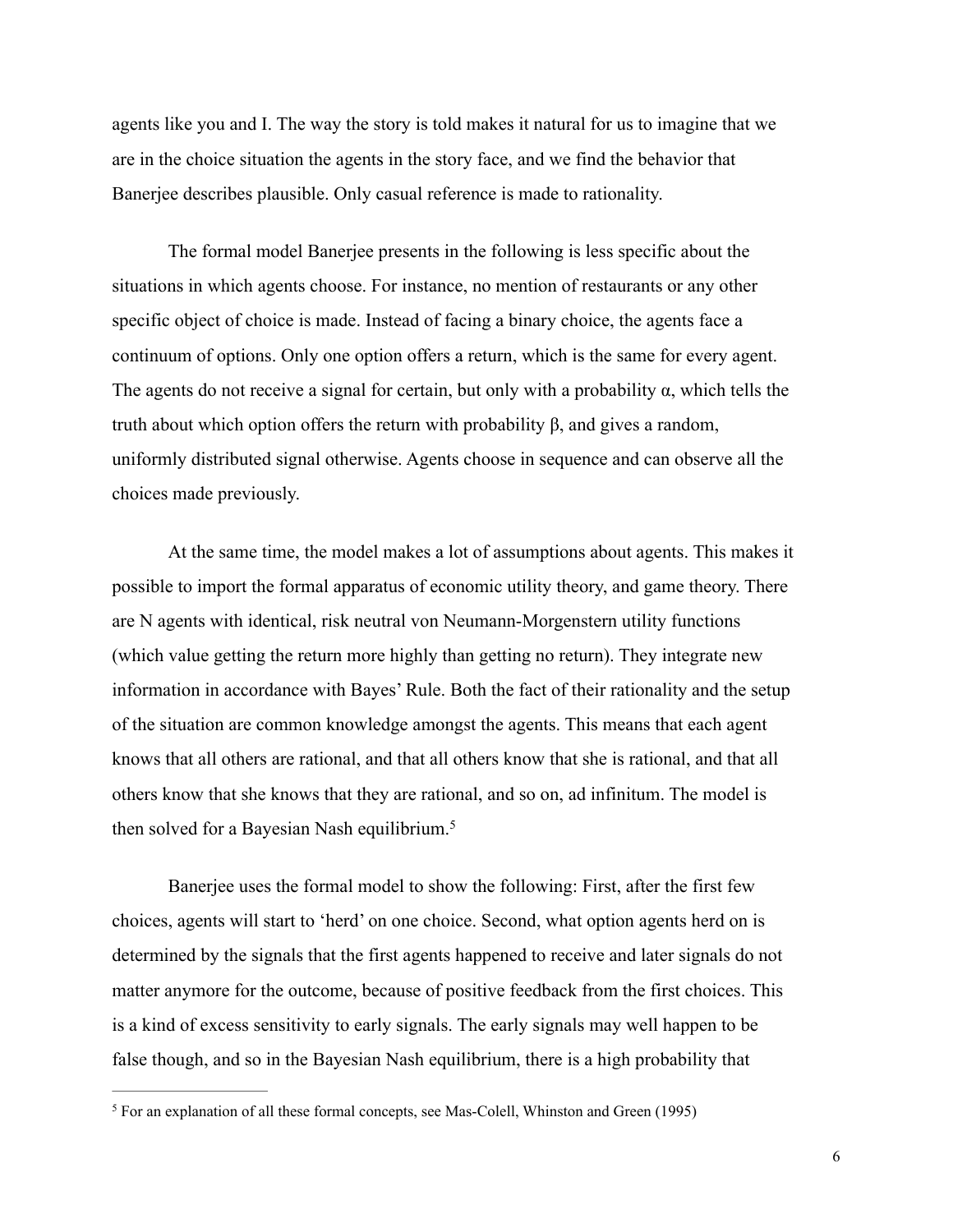nobody chooses the 'right' option, even though many agents received the right signal. It is these results for which the paper is known amongst economists.

 Banerjee's model is no exception in combining an informal story about a real life market or interaction with a formal model in this way. Ever since Akerlof's (1970) famous "Market for Lemons" paper, which also begins with an intuitive, informal story, most successful papers in theoretical economics have done.<sup>6</sup> The authors of these papers are usually not very explicit about what the stories are doing in their papers and how they relate to the model. The stories tend to be introduced as illustrations of the kind of thing that the model is taken to show. Note, however, that the story that I quoted above does not make any explicit assumptions about what kinds of agents we are dealing with. There is neither talk of Bayesian rationality, nor of common knowledge, nor of all the agents having identical preferences. The story is not explicitly a story about 'Homo oeconomicus'. This, too, is a typical feature of the stories that economists tell before they introduce a formal model. I think these differences between the story and the formal model are significant enough that the first deserves to be called a 'thought experiment' while the latter does not, as I will explain in the next section. And, as I will then argue, the differences are also large enough to call into question an influential account of how we learn from formal economic models.

#### **3. Models and Thought Experiments**

It is sometimes said that models are a lot like experiments, or indeed that they are types of experiment. Cartwright (1999) claims that economic models are like experiments in

<sup>&</sup>lt;sup>6</sup> Before then, this practice does not seem to have been as common. Akerlof received multiple rejections from journals before his paper was published, on the basis that nobody is interested in markets for used cars. Akerlof (2003) remembers: "I received my first rejection letter from *The American Economic Review.* The editor explained that the *Review* did not publish papers on subjects of such triviality. In a case, perhaps, of life reproducing art, no referee reports were included." Akerlof later received the Nobel Memorial Prize in Economics primarily for this paper. The point is that Akerlof did not mean for the paper to be *about* the market for used cars, at least not primarily. In the same way, Banerjee's paper is not *about* restaurant choice. But such 'trivial' examples have come to play an important role in economic theorizing.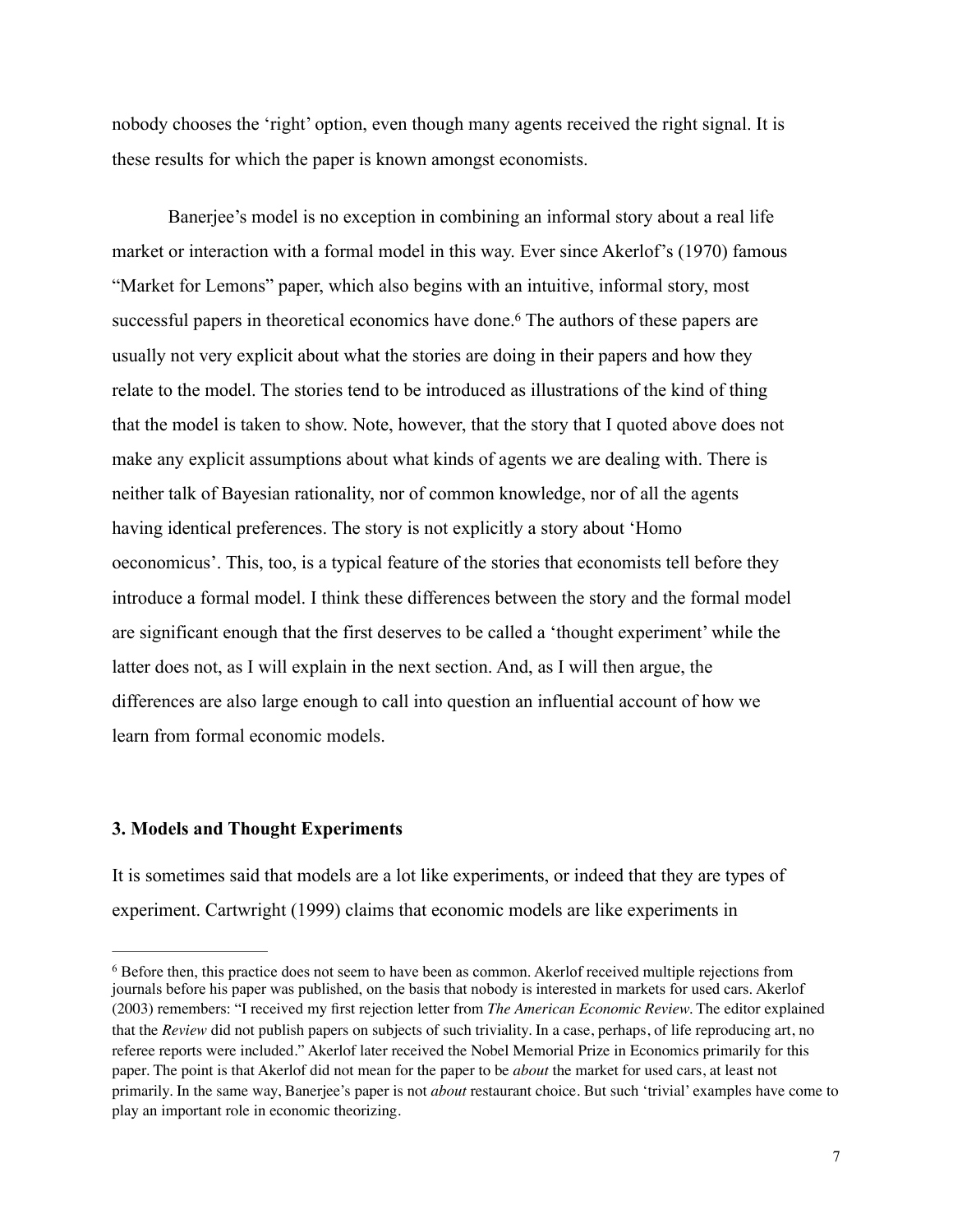physics. First, both involve starting from an idealized set-up. In the case of the economic model, the kinds of unrealistic assumptions I described above constitute idealizations. In physics experiments, the idealization consists in creating ideal conditions in which to conduct the experiment, such as creating a near vacuum, or using planes that are as frictionless as possible. Further, both experiments and models then involve manipulation and the observation of the effects of the manipulation. Because of such similarities, Guala (2002) claims that models and experiments are tokens of the same kind. Mäki (2005) goes so far as to say that models are types of experiments. The only general difference between models and more conventional experiments is that the former are theoretical representations whereas the latter are material representations.

 It is common for commentators who liken models to experiments to claim offhand that models are *thought* experiments. If models are experiments, but no material manipulation is involved, it seems natural to describe them as thought experiments to distinguish them. Still, considering the differences between Banerjee's story, and Banerjee's formal model draws attention to a feature that paradigmatic thought experiments have and that formal economic models do not.

 Both the formal model and the informal story we looked at share some standard features of (thought) experiments. They start by describing a setup that is to some extent idealized or hypothetical. The story asks us to consider a hypothetical choice situation, and the formal model makes some idealized assumptions. Moreover, the initial setups in the two cases bear some resemblance. There is then a manipulation: In both cases, we are asked to consider what happens if we let a number of agents make choices in sequence. We then observe a thought experimental/ model phenomenon: Herd behavior occurs. And note that the phenomenon is the same in both cases. Lastly, in both cases, if our aim is to explain real life cases of herd behavior, there is still an inductive leap to be made from the thought experimental/model phenomenon to the real world phenomenon. These are the similarities between the story and the formal model, and also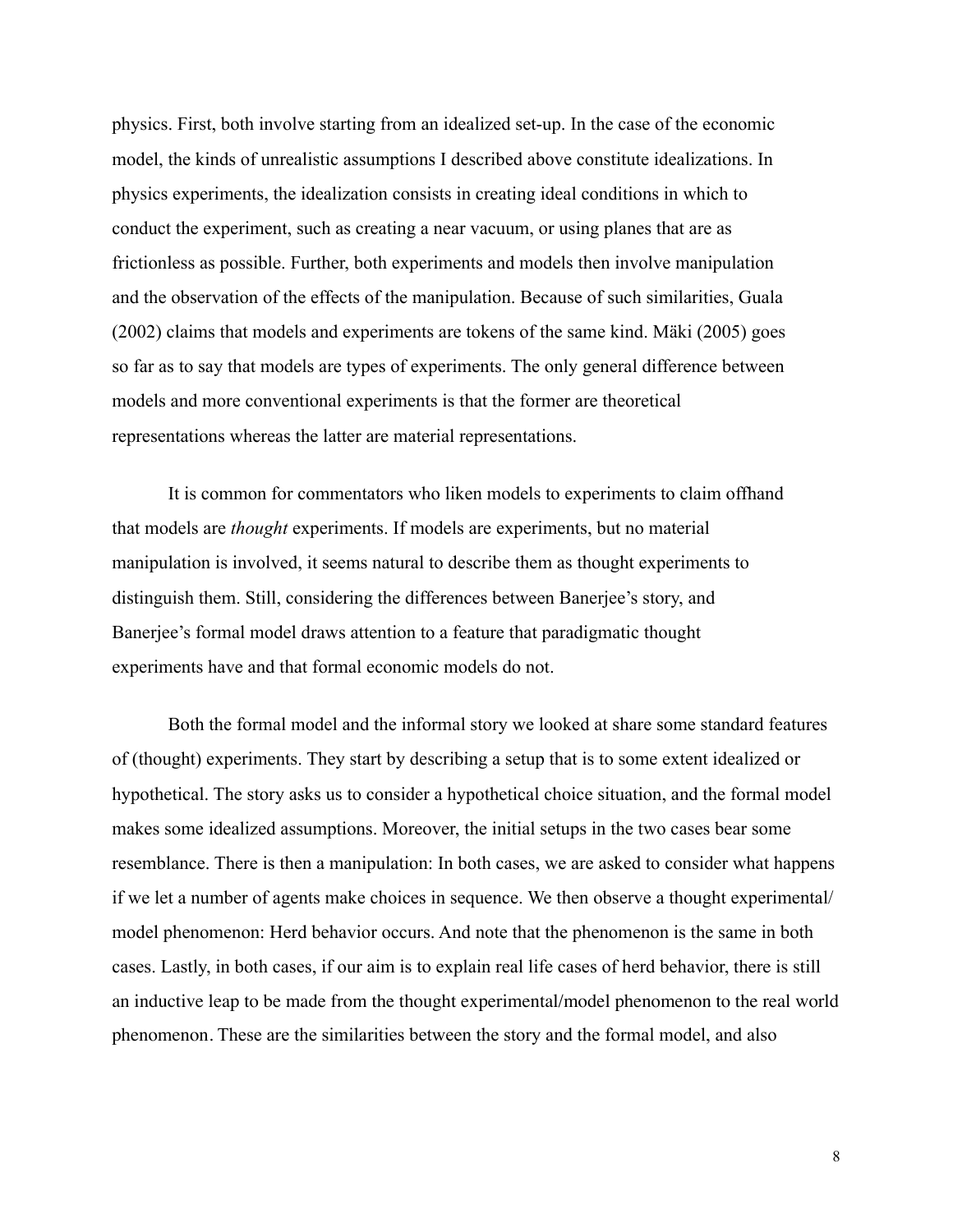features that are often ascribed to thought experiments.<sup>7</sup> Thought experiments start with some hypothetical conditions, involve manipulation, and produce a thought experimental phenomenon.

Still, there are important differences between the model and the story. First, note that in the model, the result is derived by calculation, using pen and paper or a computer. In the story, on the other hand, the phenomenon is established purely in the imagination. That a thought experimental phenomenon needs to be established by the imagination is something that Brown (1991, chapters  $1\&2$ ) highlights for the case of thought experiments in natural science. He claims that the manipulations in thought experiments need to be mental manipulations. In Galileo's falling bodies thought experiment, which Brown treats as a paradigmatic case of a thought experiment, no calculations with pen and paper are necessary to see that the two bodies must be falling at the same speed. Imagining the situation is enough. If something similar is required of thought experiments in the social sciences, then only Banerjee's informal story seems to meet that standard.

But now maybe an economic modeler could say in response that she can simply carry out the relevant mathematical operations in her head, and that thus deriving the model result is a mental operation, too. She might even say that many years of experience in economic modeling have enabled her to see what the result will be simply from entertaining the assumptions of the model, and without even carrying out the operations explicitly in her head. Relatedly, some philosophers have suggested that modeling can be seen as 'extended cognition', rejecting the idea that there is a difference in kind between manipulations carried out using a material tool and manipulations carried out in the head.<sup>8</sup>

In response, we could say that there is more to imagination than performing a mental operation. A proper thought experiment may also need to be visualizable - which is also a feature Brown highlights. In Banerjee's story, we can imagine ourselves in the relevant choice situation, and visualize what it would be like to stand in front of the two

<sup>&</sup>lt;sup>7</sup> See, for instance, Sorensen (1992).

<sup>&</sup>lt;sup>8</sup> See, for instance, Giere (2002), Kuorikoski and Lehtinen (2009) and Toon (forthcoming).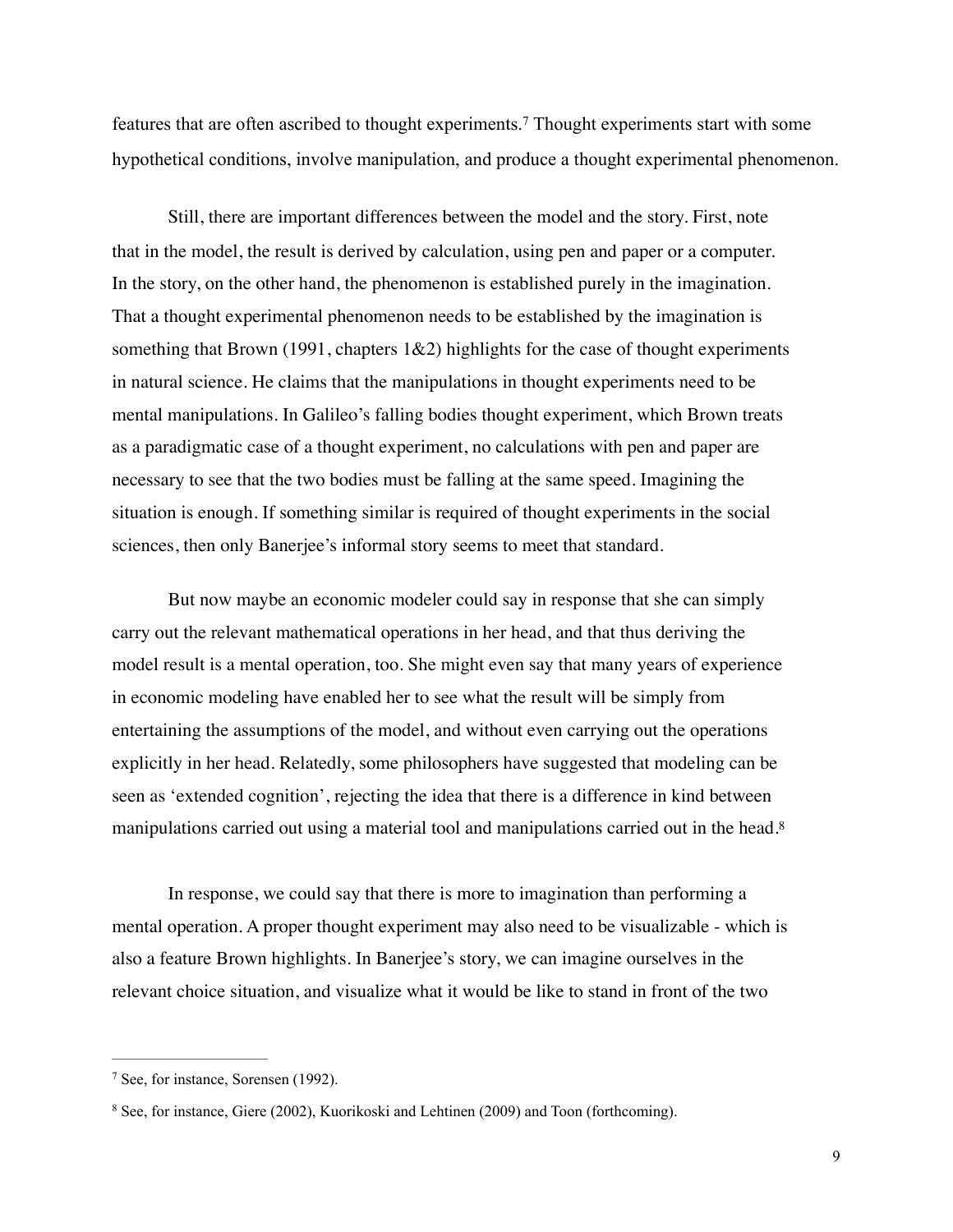restaurants, one of which is gradually filling with people. The formal model does not ask us to visualize the situation like this, while it is crucial for the story to be convincing.

But perhaps the model could be recast in a way that engages the imagination. The modeler would then presumably ask us to imagine that we were perfectly rational agents with common knowledge of the situation and others' rationality. Or, if we do not want to cast things in first personal terms, she would engage our intuitions about what these kinds of agents would do.

Here, I think, we reach the limits of our imagination. It is not clear if we have any intuitive access to what agents who are perfectly rational in this sense would do, or what it would be like to be one. In particular, common knowledge is something that is not humanly attainable: As we saw above, it is a shorthand for an infinite number of mental states. And it is at least not realistic that humans can have an infinite number of mental states. But even the other rationality assumptions seem out of reach considering that all the relevant rationality axioms are frequently violated (for an overview, see Kahnemann and Thaler 2006). Moreover, the preferences of these agents are impoverished compared to the agents we are familiar with, which makes it hard to imagine what they would do or what it would be like to be them.

It might be said that trained economists, having constructed many models of this type, do have fairly reliable third personal intuitions about what perfectly rational agents would do. But I think that these are not the kind of intuitions that classical thought experiments would appeal to. The kind of experience trained economists have is experience in applying economic utility theory. The kinds of agents that feature in economic models are theoretical constructions. And thus, formal models are mostly applications of this theory. But classical thought experiments, like Galileo's falling bodies thought experiment, are not merely applications of a theory, or do not merely involve a 'theory-based calculation' as Brown (1991, p.1) puts it. They are meant to engage intuitions that are fairly universal, and that we hold independently from some theory. The thought experimental phenomenon should be plausible or 'intuitive' for anybody who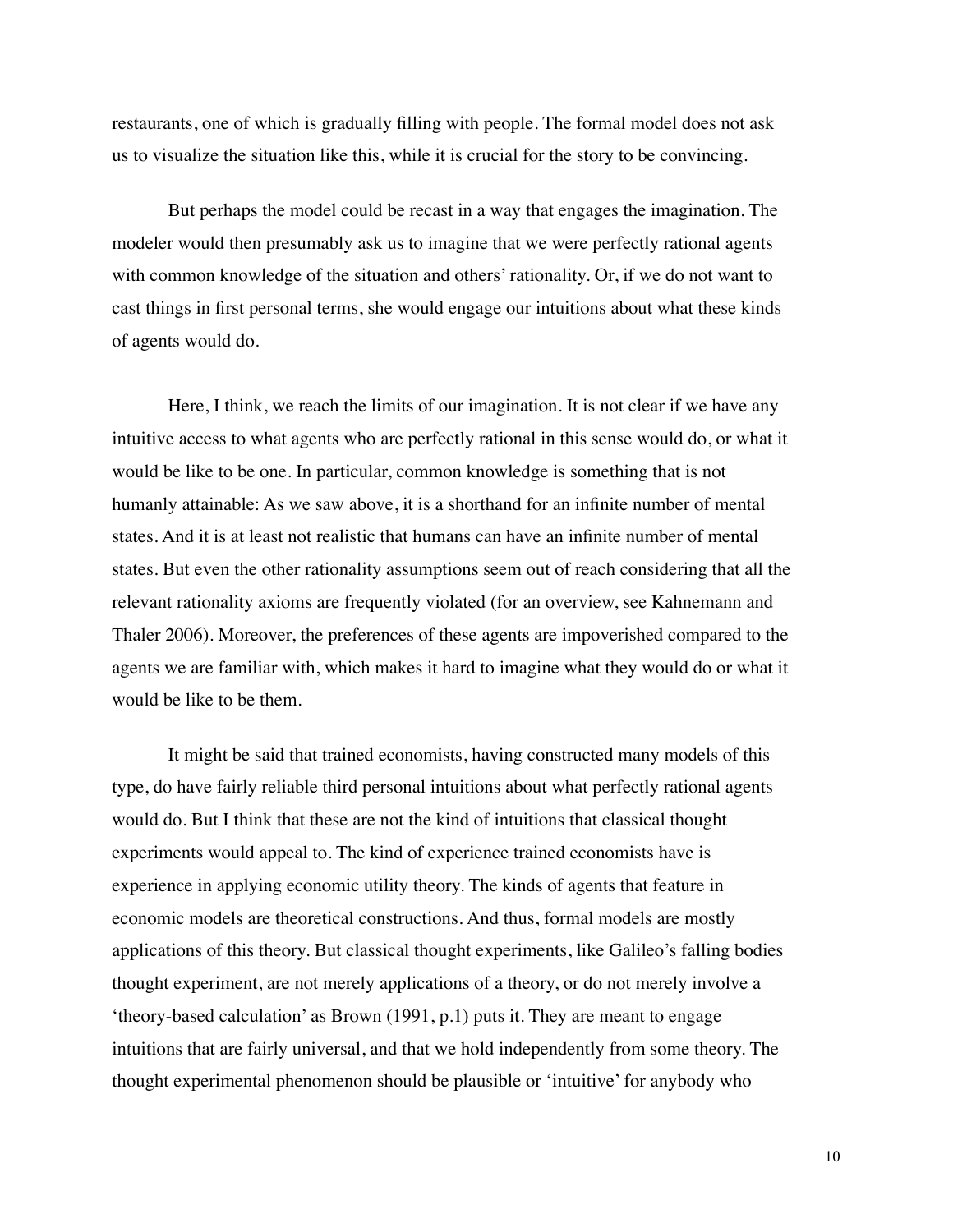understands the setup of the thought experiment. But this is not so in the case of formal economic models: they are applications of a theory of rational choice, and moreover one that departs in important ways from 'folk psychology'.

The story that precedes Banerjee's formal model does seem to be plausible and intuitive independently of a theory of rational choice, and thus, I think, deserves to be called a thought experiment. We can imagine people reasoning in the way Banerjee describes here even if they are not perfectly rational or have common knowledge of the situation, and even if they have slightly different preferences from one another. It is plausible that real agents act in this way, and not just perfectly rational ones, and thus we can establish the thought experimental phenomenon simply by engaging our intuitions about how people behave.

Sorensen (1992) argues that we have a special strength when it comes to answering deliberative questions, and that many successful thought experiments play to this strength:

Deliberative fields (ethics, law, economics) have an advantage because their hypotheticals already have a decision making format. The exercises in physics textbooks manifest appreciation of the point. They often put a practical spin on a hypothetical by making the problem one of escape, optimization, or strategy. In any case, nearly any thought experiment is improved by being pitched toward our practical side. (p. 39)

By featuring artificial agents that have mental capacities that are beyond those of normal people, as well as concerns that are narrower than those of normal people, formal economic models do not engage the reader's strength in answering deliberative questions while the story about restaurant choice does.

There is one way, however, in which Banerjee's story does differ from classical thought experiments in physics, and that is that the thought experimental phenomenon does not have the same claim to necessity that, for instance, Galileo's falling bodies thought experiment has. Even though we think it is plausible that agents may reason in the way described, they need not. Perhaps there are situations where everybody's preferences are so idiosyncratic that nobody takes other people's choices as evidence for what is better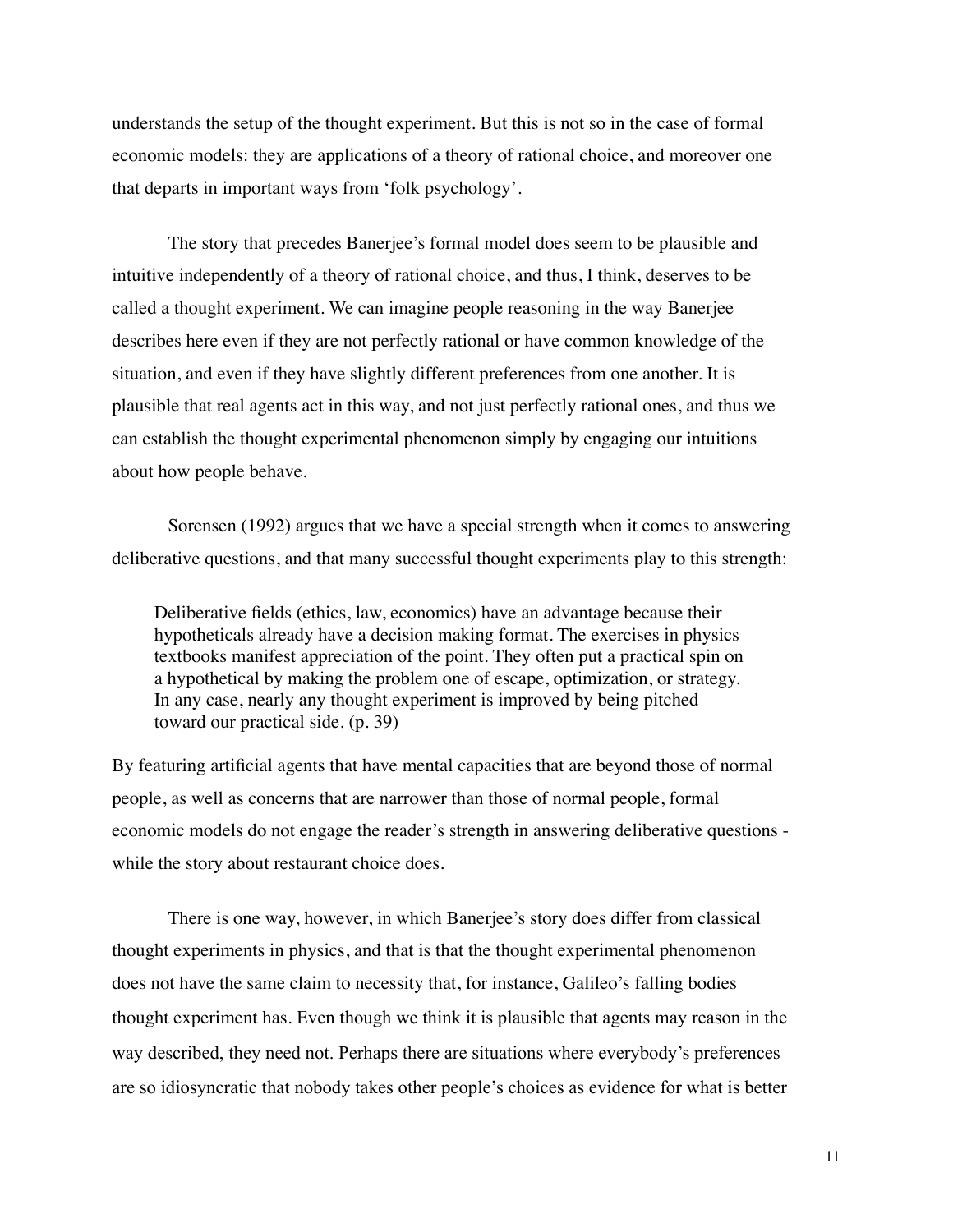for themselves. In that case the thought experimental phenomenon would not occur. The thought experimental phenomenon is plausible because we find the reasoning of the agents typical, not because we think they have to act in the way they do.

Nevertheless, Banerjee's story seems similar enough to paradigmatic cases of thought experiments to be called one. And I have argued that formal economic models are not.<sup>9</sup> While I think this is interesting in itself, the issue is not merely one of labeling. The presence of thought experiments in papers in theoretical economics, as well as the differences between these thought experiments and the formal models they accompany that we discussed here have some important implications for old methodological questions. In particular, they have implications for the debate on what, if anything, we can learn from formal models in theoretical economics. The next section describes two major lessons: First, the thought experiments reveal that theoretical economists have higher ambitions than most accounts of what economic models can tell us would allow for. Second, one prominent account that does speak to these ambitions relies on the false assumption that the thought experiment and the formal model are variants of the same model.

#### **4. Lessons for Economic Methodology**

While economists like Banerjee are not very clear about how thought experiment and model relate, they at least think that they are very closely related, and, importantly, that they license the same conclusion. They tend to speak of the thought experiment as an illustration of whatever it is that they show in their model. In our case this is that herd behavior is either sometimes or often caused by an informational cascade-type mechanism. Seeing that the thought experiment is about real agents, the implication is that economists think that their model establishes something about real agents, not just something about the artificial agents in their model. Especially in conjunction with introductory remarks about real financial markets or fashions, I think this shows that economists at least aspire to explain real world phenomena in a fairly direct way. This clashes with a number of accounts of what the epistemic function of economic models is.

Schabas (2008) draws a similar line between mathematical models and thought experiments as I do here by 9 describing models as 'stylized through and through', and as invoking ideal conditions such as perfect rationality.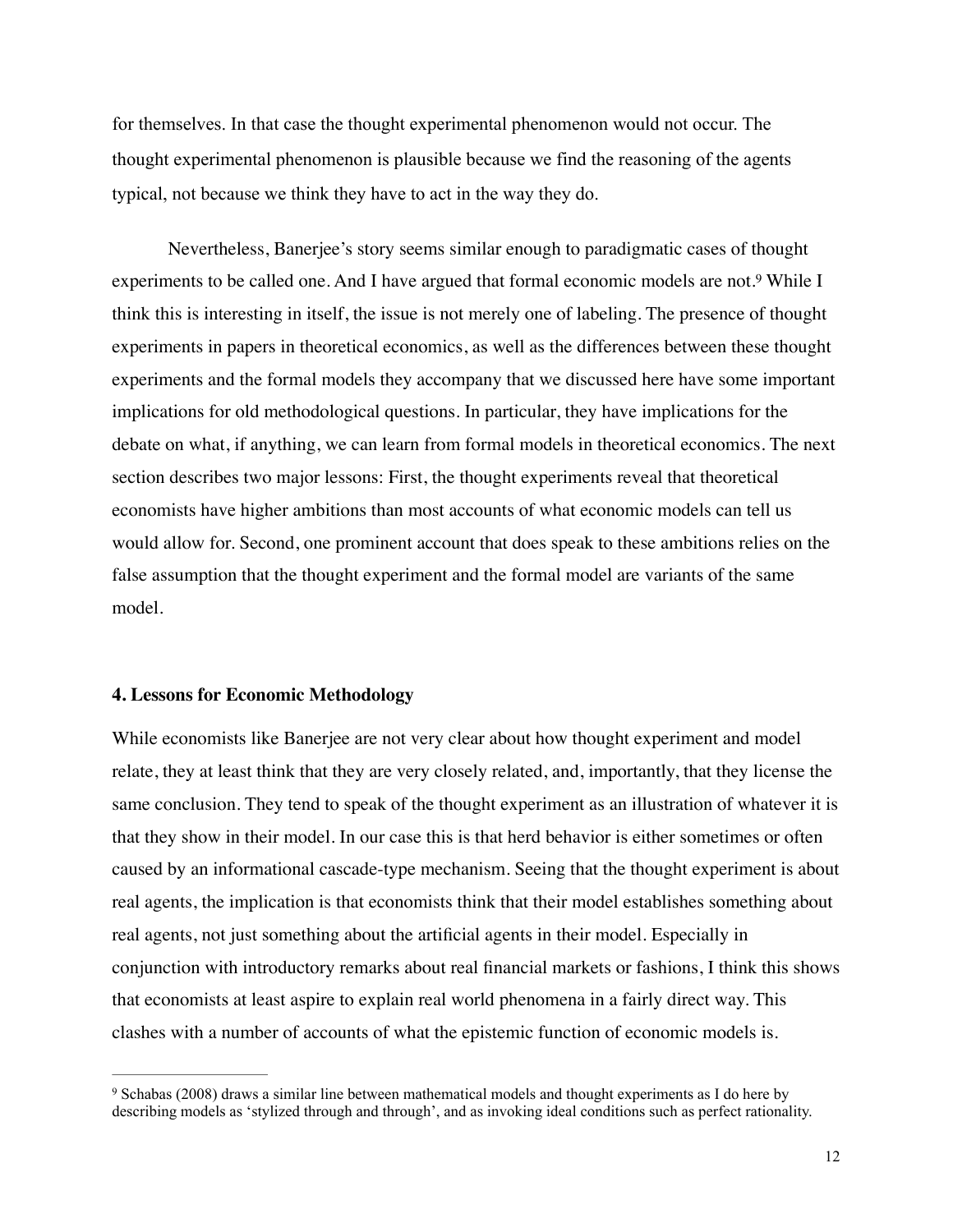Many economic methodologists think that economic models are not meant to tell us very much about the real world. The only thing a formal mathematical model *proves* is a conditional of the form: If all the assumptions of the model are true, then the derived conclusion must be true. Thus, if we know that all the assumptions are true in the target, then we know that the conclusion also holds for the target. Some methodologists think that this is the only thing formal models can tell us about the world (see, for instance, Aydinodat 2007). But if that was the only inference about a target system that these models allowed, they would tell us very little: It is doubtful if there has ever been an economic model for which there was a real life situation where all its assumptions held true. Hausman (1992) thinks that economic models do not directly teach us about the real world, but are only meant for 'conceptual exploration'.

Both of these accounts are called into question by the observation we made about economists' aspirations. Economic modelers seem to want to explain real world phenomena, and moreover ones where their assumptions (such as perfect rationality) need not hold true. These aspirations may of course turn out to be impossible to fulfill, and the methodologists in question may claim that their accounts are about what economic models can in fact achieve. But holding this view would commit them to an error theory that is at odds with the naturalized philosophy of science they are committed to: Economists would be systematically wrong about what it is they achieve.

Another influential account argues that economic models isolate causal capacities, which still operate in the real world, where they combine with other causal factors. The thought here is that the models tell us what would happen in an environment that is shielded from all sorts of causal factors. When these other causal factors are also present in a real world environment, they combine with the causal factor that the model isolated. Mill (1843 [1874]), 1948 [1830]) had something like this in mind when he wrote on the *method a priori*. He thought that economics studies what would result if we were all rational and motivated only by the pursuit of wealth, which is one causal force that combines mechanically with the effects of other human pursuits. Cartwright (1999) offers a similar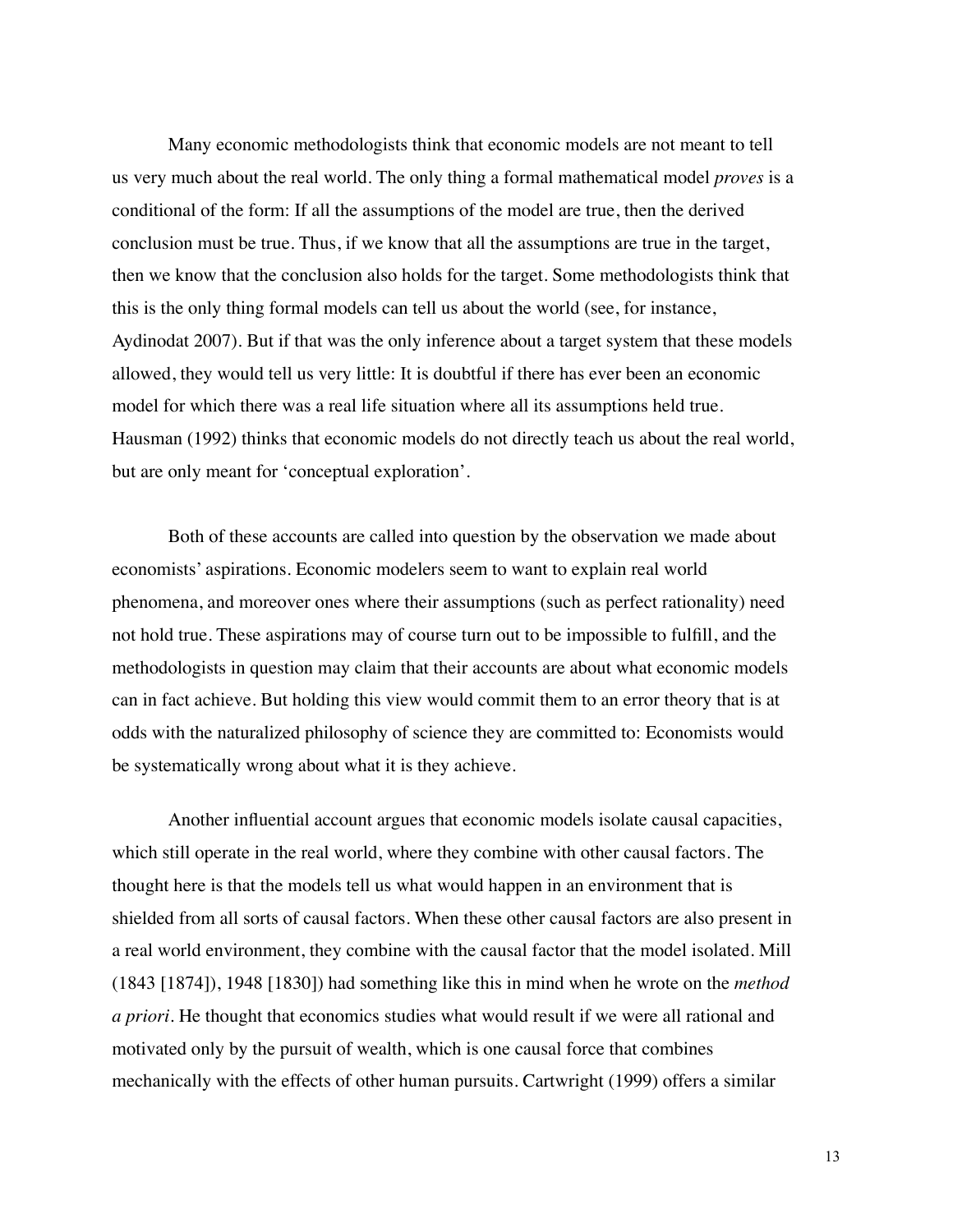account, but acknowledges that economics may study other causal capacities, too, and that the different causal capacities that are isolated need not combine mechanically. All we need is some 'law of composition'.

Again, I think the thought experiments in their papers show that economists' aspirations are at odds with this view. Contra Mill's original version of the view, economists do not only want to isolate what people would do if they were greedy and perfectly rational. Banerjee thinks that the same mechanism is active and the same result occurs in the thought experiment, which does not make assumptions about greed and rationality, and in the formal model, which does. There is no talk of the model merely isolating a causal factor that is also present in the thought experiment. Rather, the model and the thought experiment seem to be meant to make the same claim.

One might think that, while the model doesn't isolate what people would do if they were greedy and perfectly rational, model and thought experiment together isolate some other causal capacity. But seeing that the thought experiment already seems to explain some real world phenomena fairly directly, it is not clear what it is that could be isolated here. In any case, if what is troubling us are unrealistic assumptions about agents, we need an explanation of how a model that makes these assumptions and a thought experiment which doesn't can both isolate the same thing.

There is one recent and influential account of the epistemic status of economic models that does speak to economists' aspirations as we characterized them here, namely Sugden's 'credible worlds' account. The main claim of this account is that we are often licensed to make inferences from models to real world phenomena because we find these models 'credible'. In this context, Sugden discusses the stories economists tell around their models at length, including Banerjee's restaurant story. And so his account, on the face of it, does most justice to our observations about thought experiments in the exposition of economic models.

Sugden starts from the thought that the stories economists tell around their models show that they think that we can learn from their models because there is some kind of *direct similarity*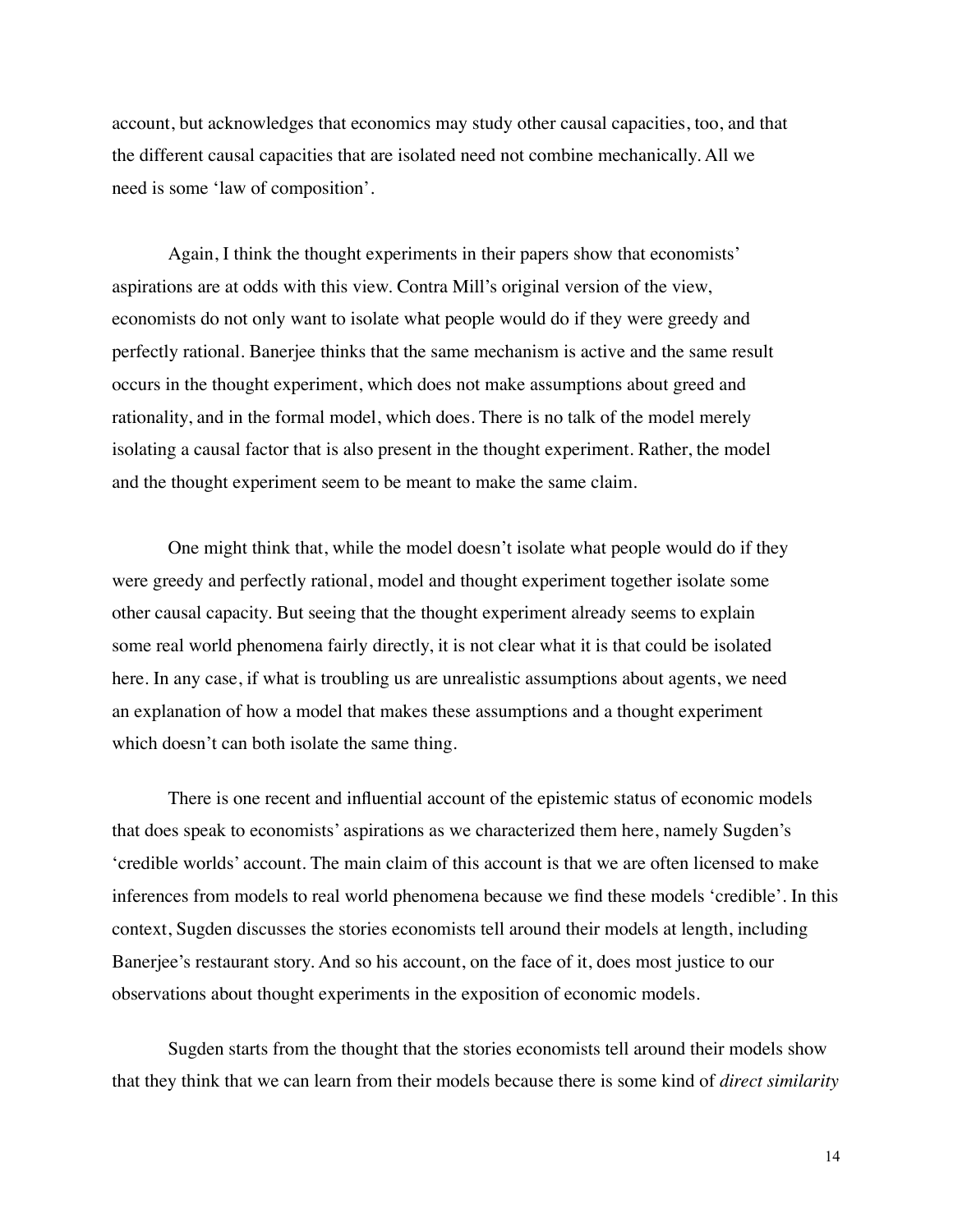between model and target (and not just a relationship of isolation). Moreover, he thinks we can trust inferences from models more, "the greater the extent to which we can understand the relevant model as a description of how the world *could* be." (2000, p.24) And this is what he thinks 'credibility' primarily consists in. Economists, in their models, construct alternative worlds which are simpler than the real world and function as analogies. Typically, the reason we take them to be good analogies is that we find them credible. Beyond the idea that we take these alternative worlds to describe how the world could actually be, $10$  the only explicit thing Sugden has to say on credibility is that the alternative world should be internally coherent, and coherent with what we know about the causal factors that operate in the real world.

In Sugden's analysis of Banerjee's model, the restaurant story is crucial, since it is what makes the model credible, in virtue of its *familiarity*:

By means of the restaurant story, [Banerjee] links the formal objects of the mathematical model with things in the real world with which we (the readers) are familiar. Very informally, he invites us to consult our experience of restaurants and to conclude that what is going on in his model world is in some way similar to that experience. And that is it: we are left to draw the appropriate conclusions.

That the thought experiment could play such a linking role makes sense for Banerjee because he also thinks that the restaurant story and the formal model are just variants of the same model. After having presented the restaurant story, he writes:

Most of the rest of the paper is devoted to the analysis of a more sophisticated variant of the restaurant model.

However, we saw above that there are significant differences between the restaurant story and the formal model. Most importantly, they seem to differ in the very thing that is at stake here, namely credibility. We have seen that credibility, according to Sugden, involves appealing to what is familiar to us. But the main features that make the thought experiment familiar are not present in the formal model.

 $10$  In his 2009, Sugden concedes that this claim should not be taken too literally, since many assumptions in economic models could not possibly hold true in the real world, as we have seen above.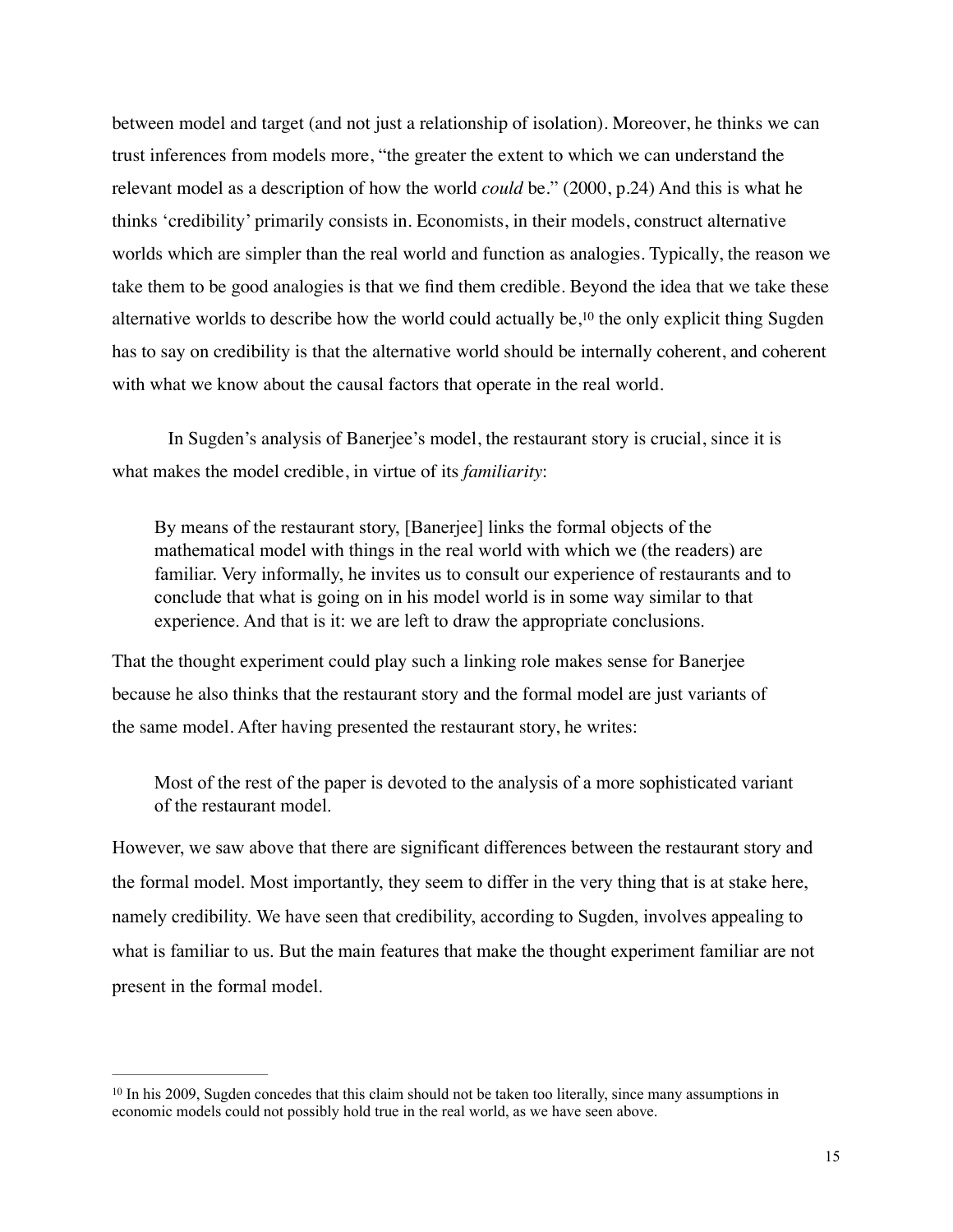The phenomenon of an informational cascade leading to herd behavior is plausible in the thought experiment because it is cast in terms of what a real person like us might choose. We can think through the example in the way that we deliberate about our own actions. No overly idealized and unrealistic assumptions are made about what the agents know or how rational they are. The reasoning of the agents in the thought experiment is familiar, and so the causal process that is described here as a whole is credible. If that is what makes the thought experiment credible, and the formal model lacks this feature, then we are not justified to 'import' the thought experiment's credibility to the formal model. And then the 'credible worlds' account still owes us an explanation of what makes formal models credible.

 Where should it take this explanation from? As I argued above, it is not obvious that we have any intuitive access to how perfectly rational agents with perfect knowledge of rationality behave, and even if we did, their reasoning patterns are not the ones that are familiar to us. They might be familiar to trained economists, because they are used to modelling in this way. But the familiarity that should be involved when we are trying to establish a relevant similarity between world and model should be a familiarity that at the very least should not depend on our having experience with the method of modelling. We do not want to end up saying that a model represents the world well because we have always modelled things in this way.

 And so I think Sugden's claim that we learn from models because they are credible worlds does not go through if what he has in mind is the kind of credibility Banerjee's restaurant story has. He did not sufficiently acknowledge the fact that the restaurant story is a thought experiment, which differs from formal models in its appeal to familiar reasoning patterns - which is the main source of its 'credibility'. Thus, what should make formal models credible is still an open question.

#### **5. Conclusions: On the Role of Thought Experiments in Economic Theory**

I have argued that the informal stories economists tell before presenting a formal model deserve the status of a thought experiment. They differ from the formal models in that they employ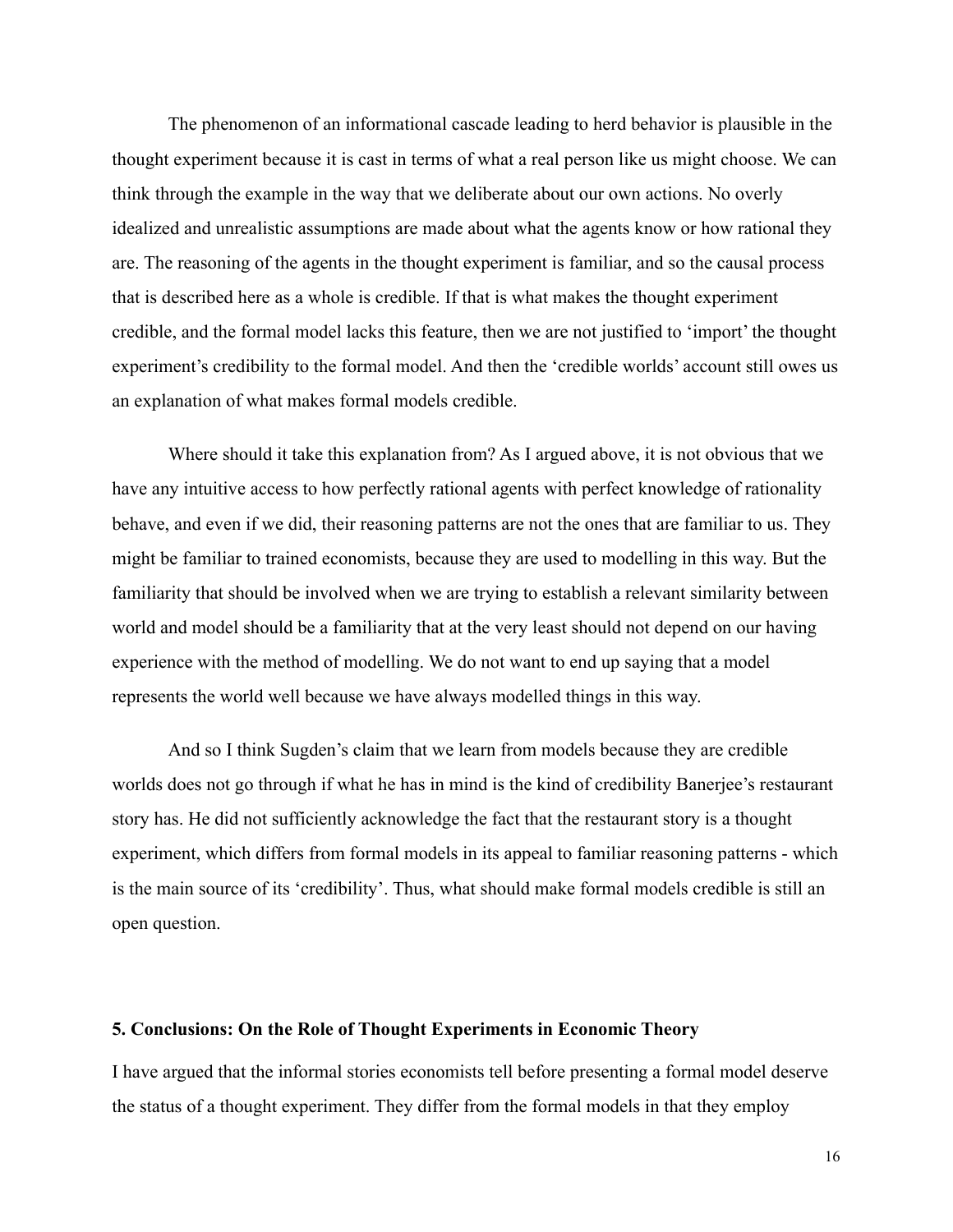reasoning patterns that are familiar to real people, and do not make highly idealized assumptions about rationality and knowledge. I have argued that these observations call into question a number of recent proposals on the epistemic status of economic models. Another question these observations raise is what exactly the role of thought experiments is in these papers, and what relation they bear to the formal models they are followed by.

 Sugden thinks that Banerjee's restaurant story might play a kind of mediating role between the formal model and the target phenomena. I think there is some truth in that, but the story will be more complicated than Sugden suggests, and it will still leave open the question of how exactly formal models apply to the world. I want to end with some conjectures about what this mediating role might be.

 First of all, I think that the restaurant thought experiment could be evidence in its own right for the claim that informational cascades sometimes or often explain herd behavior - even without any formal apparatus. Of course, the thought experiment provides defeasible evidence for this claim because a) we said the thought experimental phenomenon does not present itself as a necessity b) there is a problem of external validity: The real world circumstances may differ in relevant ways from the thought experimental setup and so we may not be able to extrapolate. But at least, in comparison with the formal model, the thought experiment has credibility in the way we characterized it above. Now if the thought experiment offers evidence in its own right, then its role in the paper may partly consist in adding independent support to the hypothesis the author is putting forward.

 For economists, the thought experiment alone would not be enough, however. The number of results we can derive from it is small compared with the formal model. For instance, Banerjee uses the formal model to show that informational cascades result in Pareto inefficiency. Moreover, he can use it to study what factors exacerbate or weaken this effect. And by constructing a formal model, he contributes to a large body of economic theory that is unified by the use of perfectly rational agents. Still, the question of how the formal model relates to the

17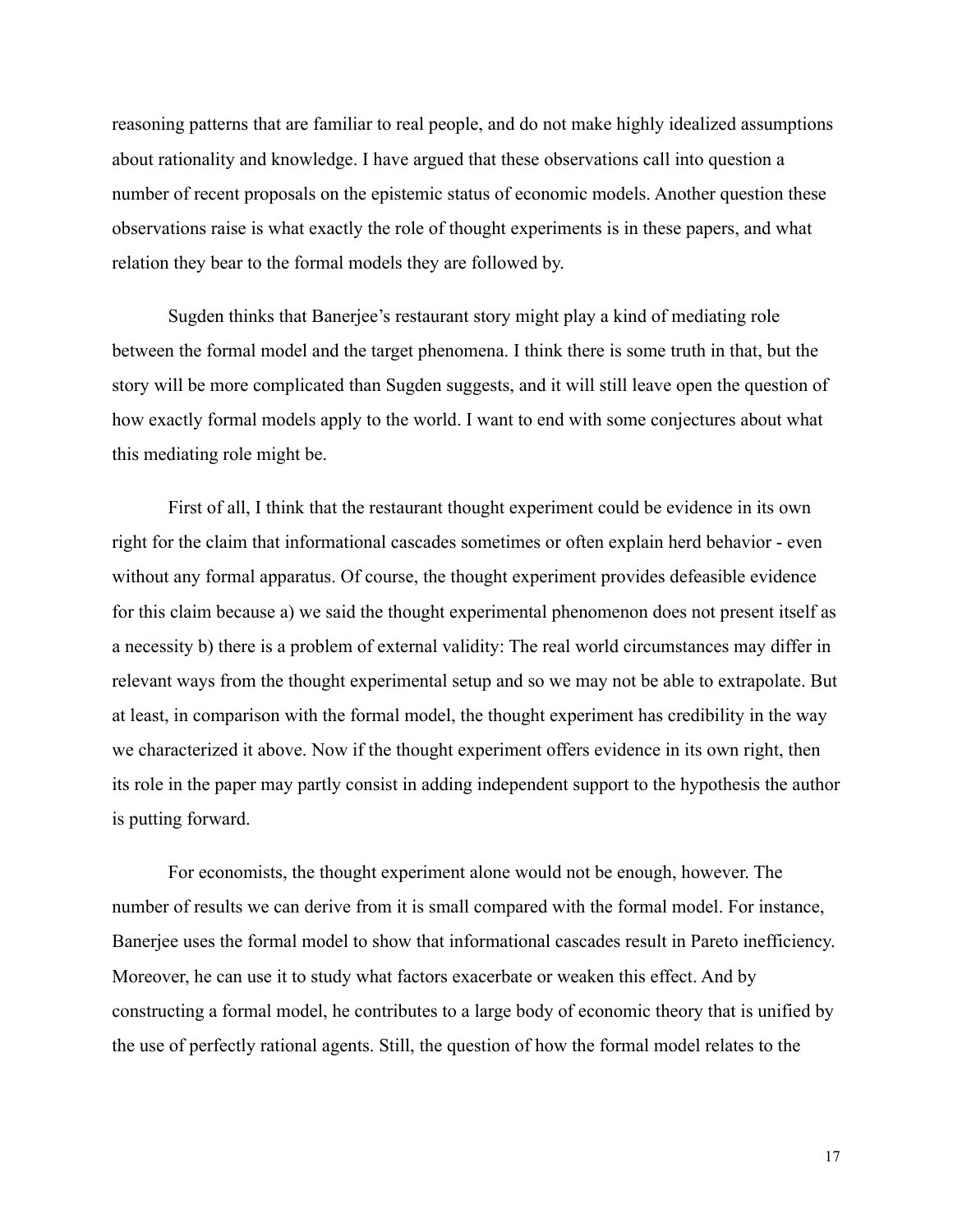world remains, since the kind of credibility that the thought experiment has cannot be appealed to.

Arguably, however, the thought experiment can still help to answer this question. It could be seen as providing an example of a more 'realistic' case that the formal model does apply to. Since the formal model seems to capture the same kind of mechanism at work in the story, it seems intuitive to view it as a model that applies to the story, and that could teach us things about the story that would not be intuitively obvious otherwise. Now if the reader is convinced that the model can be applied to and explain the story, then it is not so implausible that it could also explain a real life case of herd behavior.

 Thus, I think the role thought experiments play in papers like Banerjee's is twofold: They have an independent role in supporting the hypothesis in question (that informational cascades do or can explain herd behavior), and a supportive role in providing an example of a case that the formal model does apply to.

 Still, we are owed an explanation of just how the formal model applies to the story, given the differences between the two that I have highlighted in this paper - in particular the use of assumptions about rationality, and the agents' preferences and knowledge. The question of how models that appeal to some version of 'Homo oeconomicus' can apply to a world that is populated by different kinds of agents is the main question that we need to answer when we wonder about how we can learn from economic models. And this question cannot be answered by appealing to the credibility of the thought experiments that precede the presentation of a formal model: The very same question arises when we think about how the formal model relates to the thought experiment.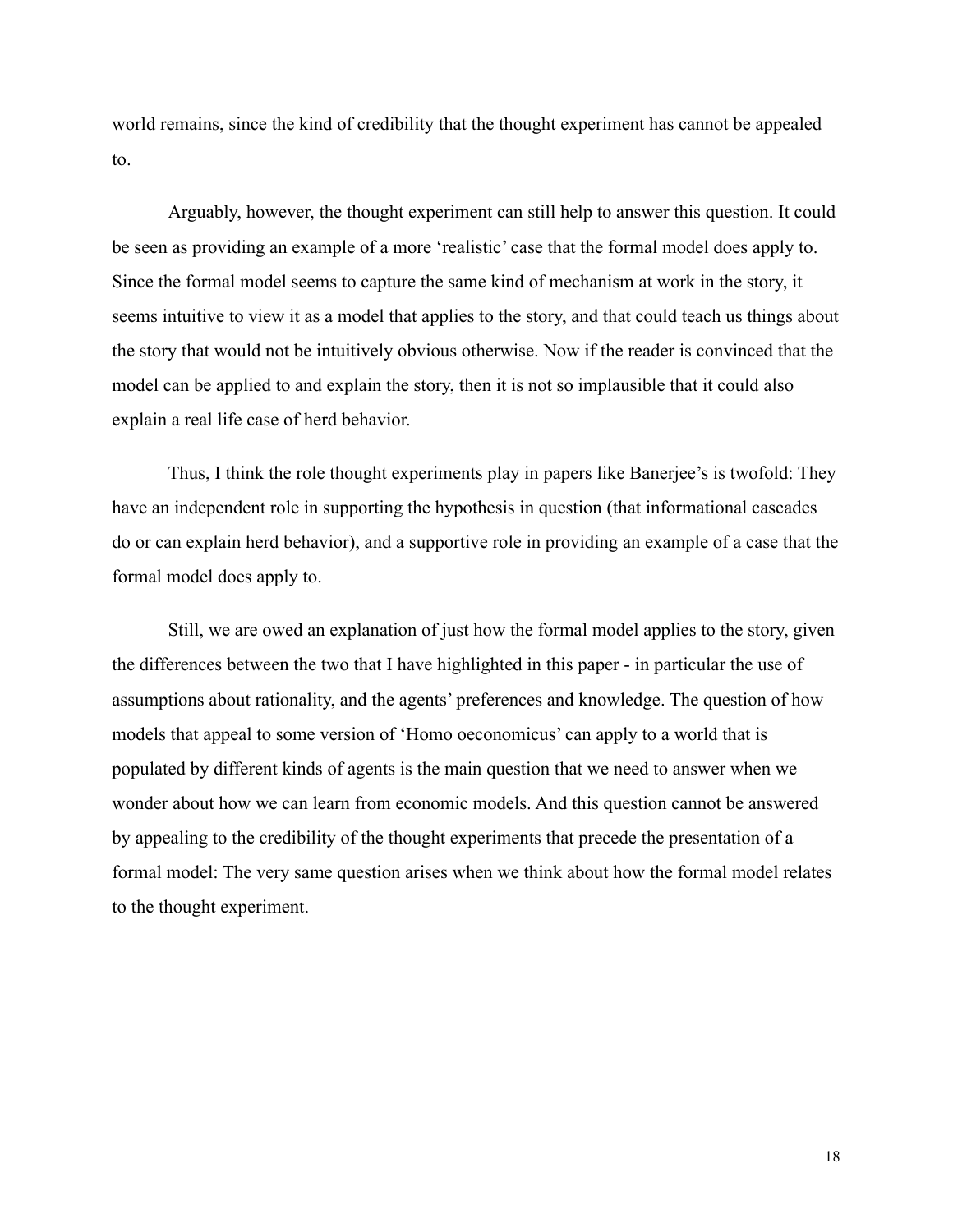#### **References:**

- AKERLOF, George, 2003. "Writing 'The Market for Lemons': A Personal and Interpretive Essay", *[Nobel Prize in Economics documents](http://econpapers.repec.org/paper/risnobelp/)* 2001-10, http://nobelprize.org/ nobel\_prizes/economics/laureates/2001/akerlof-article.html (retrieved June 2015)
- AKERLOF, George, 1970. "The Market for Lemons: Quality Uncertainty and the Market Mechanism", *Quarterly Journal of Economics* 84 (3), pp. 488-500.
- ALEXANDROVA, Anna, 2009. "When Analytic Narratives Explain", *Journal of the Philosophy of History* 3(1), pp. 1–24.
- AYDINONAT, N. Emrah, 2007. "Models, Conjectures and Exploration: An Analysis of Schelling's Checkerboard Model of Residential Segregation", *Journal of Economic Methodology* 14 (4), pp. 429– 454.
- BANERJEE, Abhijit V., 1992. "A Simple Model of Herd Behavior", *The Quarterly Journal of Economics* 107 (3), pp. 797-817.
- BROWN, James Robert, 1991. *The Laboratory of the Mind: Thought Experiments in the Natural Sciences*, New York, NY: Routledge.
- CARTWRIGHT, Nancy, 1999. "Capacities", in DAVIS, John, HANDS, Wade, and MÄKI, Uskali (eds.), *The Handbook of Economic Methodology,* Cheltenham: Edward Elgar.
- GIBBARD, Alan, and VARIAN, Hal, 1978. "Economic Models", *Journal of Philosophy* 75(11), pp. 664–677.
- GIERE, Ronald, 2002. "Models as Parts of Distributed Cognitive Systems", in MAGNANI, Lorenzo, and NERSESSIAN, Nancy (eds.), *Model-Based Reasoning: Science, Technology, Values*, New York: Kluwer.
- GRÜNE-YANOFF, Till, and SCHWEINZER, Paul, 2008. "The Roles of Stories in Applying Game Theory", *Journal of Economic Methodology* 15(2), pp. 131–146.
- GUALA, Francesco, 2002. "Models, Simulations, and Experiments," in MAGNANI, Lorenzo, and NERSESSIAN, Nancy (eds.), *Model-Based Reasoning: Science, Technology, Values*. New York: Kluwer.
- HARTMANN, Stephan, 1999. "Models and Stories in Hadron Physics", in MORGAN, Mary and MORRISON, Margaret (eds.), *Models as Mediators: Perspectives on Natural and Social Science*, Cambridge: Cambridge University Press.
- HAUSMAN, Dan, 1992. *The Inexact and Separate Science of Economics*, Cambridge: Cambridge University Press.
- KAHNEMAN, Daniel, and THALER, Richard H., 2006. "Anomalies: Utility Maximization and Experienced Utility" *The Journal of Economic Perspectives* 20(1), pp. 221-234.
- KUORIKOSKI, Jaakko, and LEHTINEN, Aki, 2009. "Incredible Worlds, Credible Results", *Erkenntnis* 70(1), pp. 119–131.
- MÄKI, Uskali, 2005. "Models are Experiments, Experiments are Models", *Journal of Economic Methodology* 12 (2), pp. 303-315.
- MAS-COLELL, Andreu, WHINSTON, Michael D. and GREEN, Jerry R., 1995. *Microeconomic Theory*, Oxford: Oxford University Press.
- MILL, John Stuart, 1843 [1874]. *A System of Logic*, New York, NY: Harper.